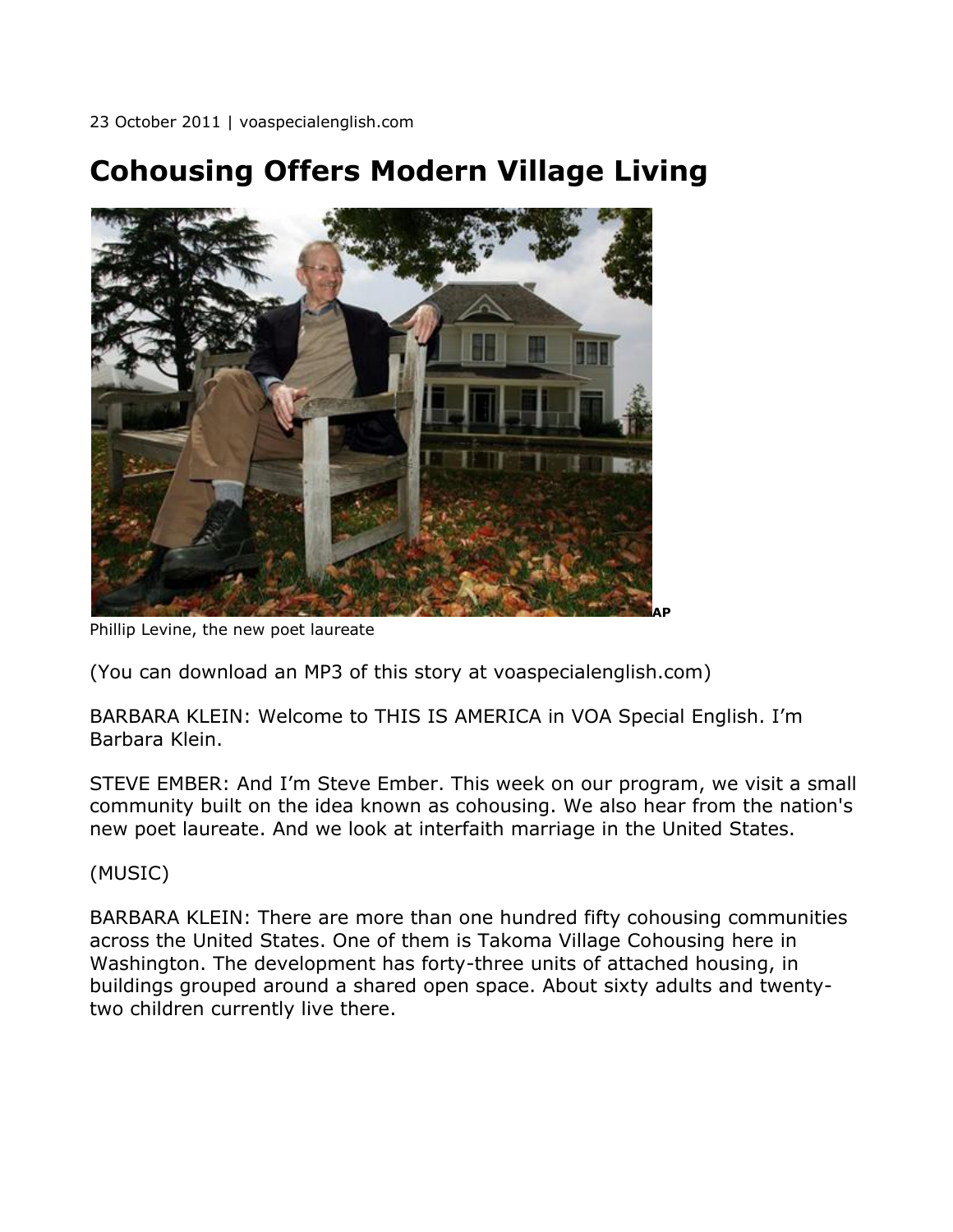

Takoma Village Cohousing in Washington

The units are individually owned. The residents share a common building with a children's playroom, study room and laundry machines. It also has a kitchen and a large area where the residents eat meals together several times a week.

Sharon Villines was one of the first people to move into Takoma Village Cohousing when it opened in two thousand.

SHARON VILLINES: "What I like most is I know all my neighbors. It's just like this big, extended family."

STEVE EMBER: In some ways it seems like an old-fashioned village where everyone knows everyone else.

SHARON VILLINES: "There is a Monday night group that consists of thirty, forty people. Two or three people would cook each week and serve other people. We have lots of potlucks, where people bring things. That works very well."

The residents are from different generations and ethnic groups.

ABE HUSSEIN: "For me, the most important advantage for cohousing is diversity."

Abe Hussein and his wife moved to Takoma Village six years ago. They used to live in New York state in a house with four bedrooms and even a swimming pool indoors.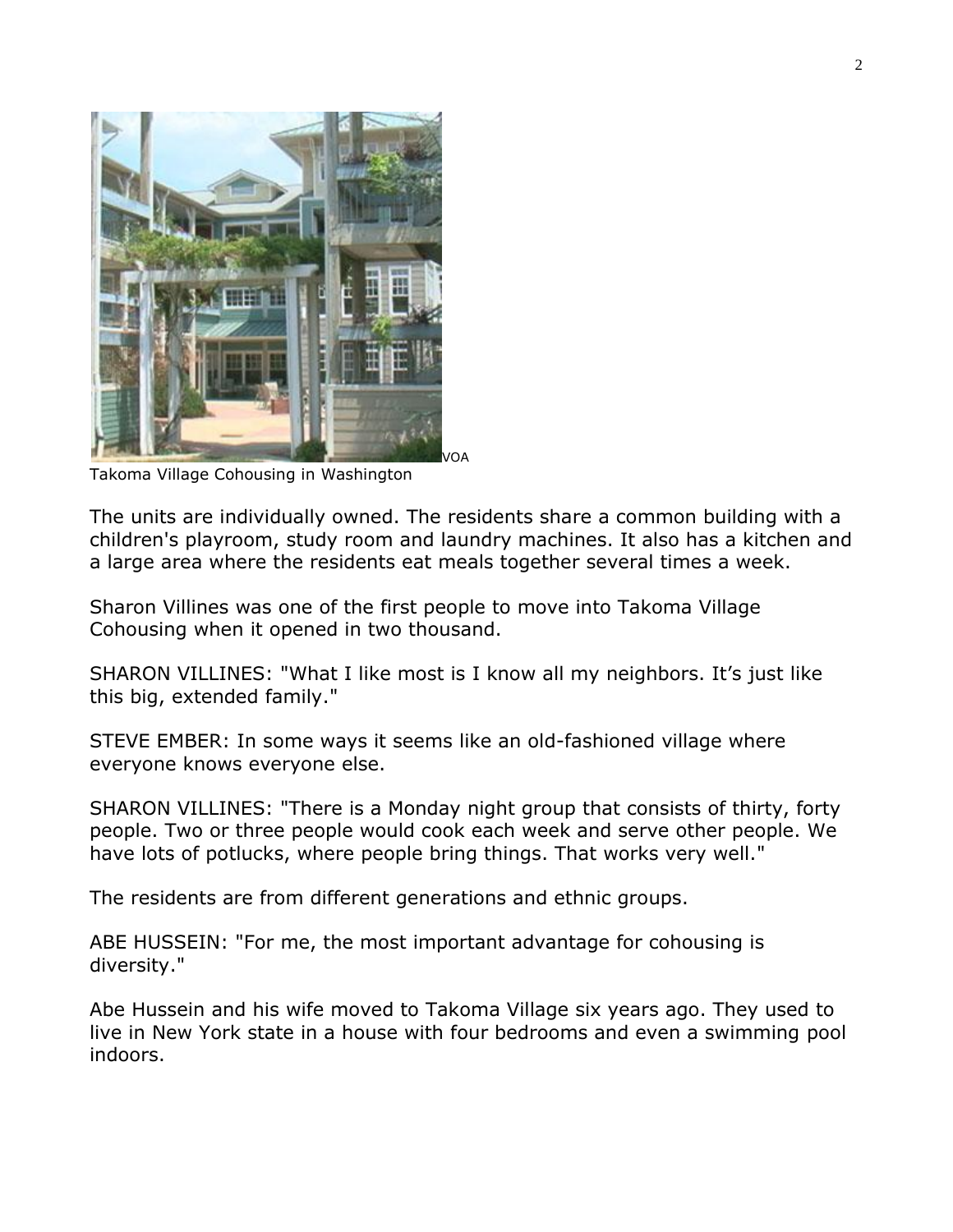ABE HUSSEIN: "One good thing about cohousing is it's also a great place for raising kids. The children here, they don't have any strangers because they see their neighbors every day or every week."

BARBARA KLEIN: Ann Zabaldo also lives in Takoma Village.

ANN ZABALDO: "We have a group of about four or five people who as part of what we call work share, or their part of the contribution to the community is every two weeks they clean the common house. We have a specific person who cleans the bathrooms, and, in between, people are expected to pick up after themselves when they use the common house."

Neighbors shape life inside their community through their imagination and participation. But Abe Hussein says not everyone seems interested in sharing the work.

ABE HUSSEIN: "One of the areas I have a lot of troubles with is work share. The assumption here is that everyone will do some work, and most of the people do, but there are a few people who don't."

STEVE EMBER: Charles Durrett and his wife, Kathryn McCamant, helped bring the idea of cohousing to the United States.

KATHRYN McCAMANT: "My husband and I were young architects studying in Denmark when we came across this idea. It really intrigued us both on a personal and a professional level."

They wrote about it in a nineteen eighty-eight book called "Cohousing." They recently published a second book, "Creating Cohousing."

KATHRYN McCAMANT: "It's the oldest idea about how people lived together. I think what we did was sort of take the Danish model and adapt it to an American model, to our crazy, modern twenty-first century lives."

BARBARA KLEIN: Kathryn McCamant says cohousing is about creating a better quality of life. She says cohousing also makes sense for economic and environmental reasons.

KATHRYN McCAMANT: "We have chosen to live in smaller houses with more community facilities and very energy-efficient houses. We live more sustainably, we use less of the earth resources, less energy and drive less."

(MUSIC)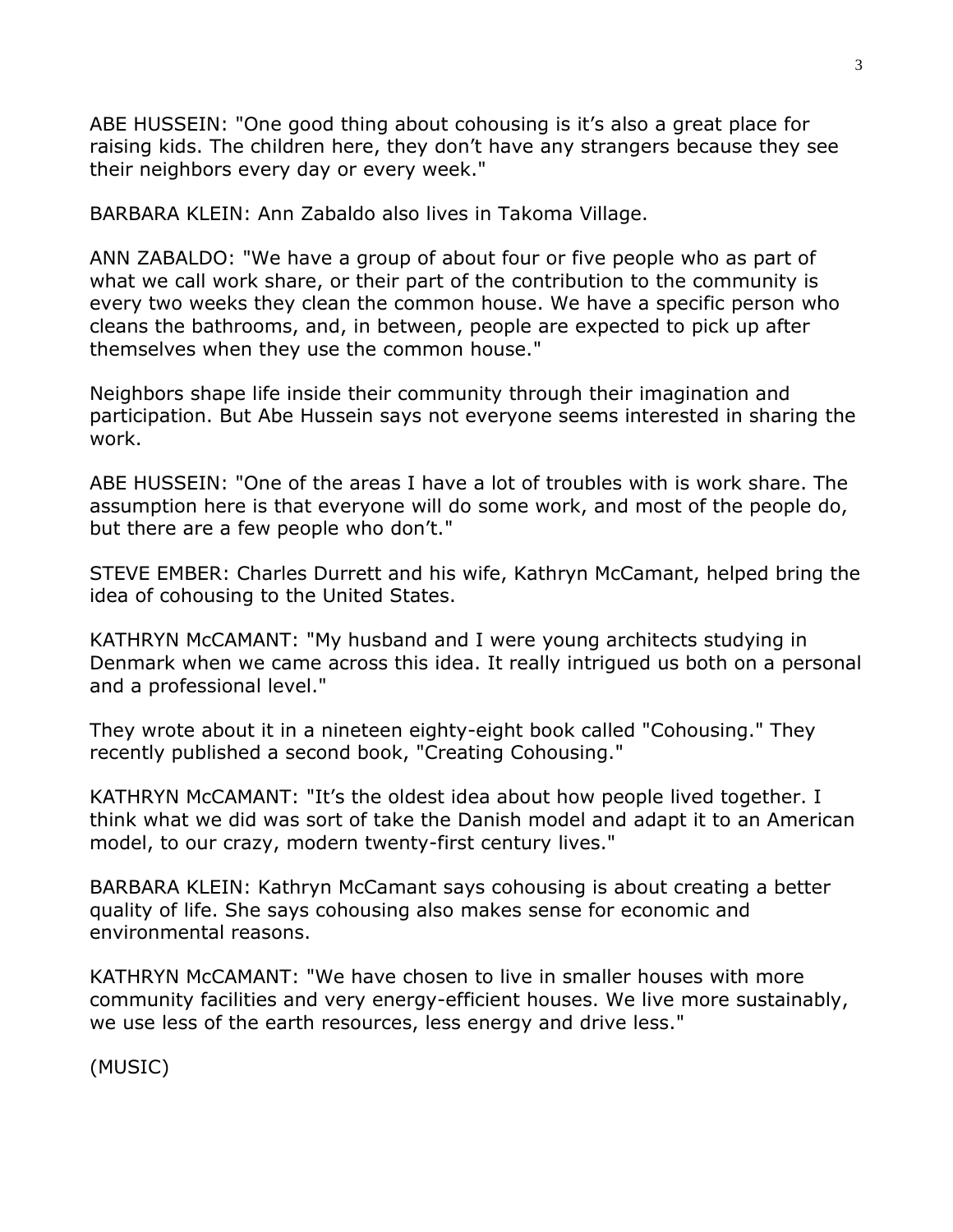STEVE EMBER: America's new poet laureate is Philip Levine. He is eighty-three years old and was born in Detroit, Michigan. Many of his poems celebrate the nation's industrial past and the struggle of working people. He was a factory worker in Detroit in the nineteen forties and fifties.

PHILIP LEVINE: "I remember when I worked at General Motors, sometimes people would come in being led on a tour. They were looking at us like we are in the zoo. I felt demeaned by it. I also felt I am a smart guy. I am not living on my wits. And I've got to figure out a way to live on my wits because my back is getting tired. And I did finally get out of it. I got out of it by publishing poetry."

Mr. Levine's subject matter has new meaning in today's difficult economy. His poem "What Work Is" was the title work of a collection that won him the National Book Award.

PHILIP LEVINE: We stand in the rain in a long line waiting at Ford Highland Park. For work. You know what work is--if you're old enough to read this you know what work is, although you may not do it. Forget you. This is about waiting ...

Mr. Levine and his wife of nearly sixty years, Frances, have an apartment in Brooklyn, New York. But they often stay at their home in Fresno, California, about two hundred fifty kilometers from the Pacific coast. In Fresno he writes a different sort of poetry. Here is an excerpt from his poem "Our Valley."

PHILIP LEVINE: We don't see the ocean, not ever, but in July and August when the worst heat seems to rise from the hard clay of this valley, you could be walking through a fig orchard when suddenly the wind cools and for a moment you get a whiff of salt, and in that moment you can almost believe something is waiting beyond the Pacheco Pass, something massive, irrational, and so powerful even the mountains that rise east of here have no word for it.

BARBARA KLEIN: Mr. Levine values silence. He even celebrates it in his poem called "He Would Never Use One Word Where None Would Do." Here is poetry reader Allan Lokos reading from that poem.

READER: Fact is, silence is the perfect water: unlike rain it falls from no clouds to wash our minds, to ease our tired eyes, to give heart to the thin blades of grass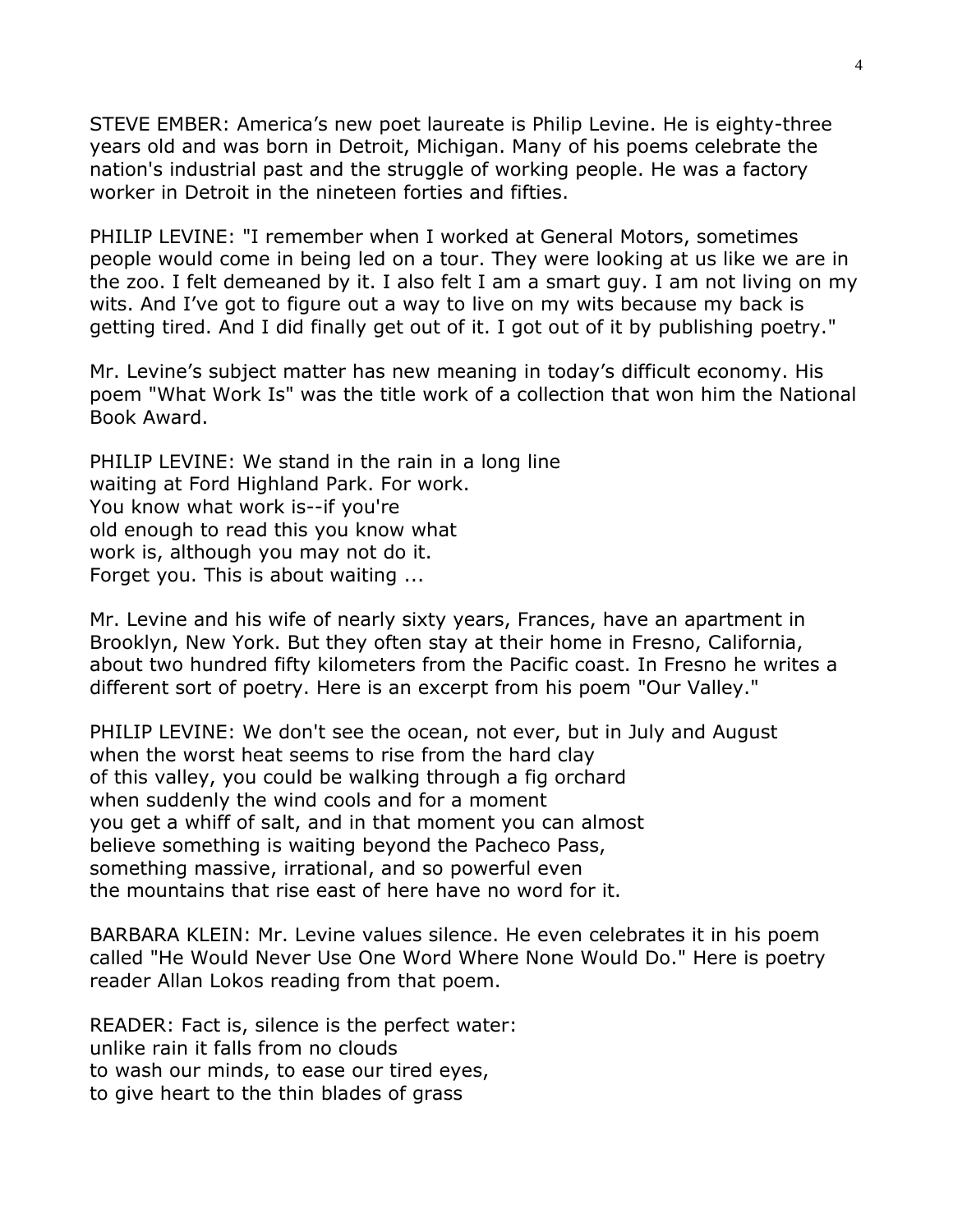fighting through the concrete for even air dirtied by our endless stream of words.

Philip Levine won a nineteen ninety-five Pulitzer Prize for his collection "The Simple Truth." These lines, read by Allan Lokos, are from the title poem.

READER: Can you taste what I'm saying? It is onions or potatoes, a pinch of simple salt, the wealth of melting butter, it is obvious, it stays in the back of your throat like a truth you never uttered because the time was always wrong

STEVE EMBER: The librarian of Congress, James Billington, appointed Philip Levine to follow W.S. Merwin as poet laureate. In that position, Mr. Levine says he will do what he does when he writes a poem. He will not know where it is going; he will just follow his instincts.

(MUSIC)

BARBARA KLEIN: A study has estimated that between one-third and one-half of all marriages in the United States are between people of different faiths. Jews are marrying outside their religion faster than members of other faiths.



Jerome Socolovsky An interfaith meeting in a high school in Kensington, Maryland

But some interfaith couples say they want to be true to both Christian and Jewish traditions. More than one hundred families are members of the Interfaith Families Project. They meet Sunday mornings at a high school in Kensington, Maryland, near Washington.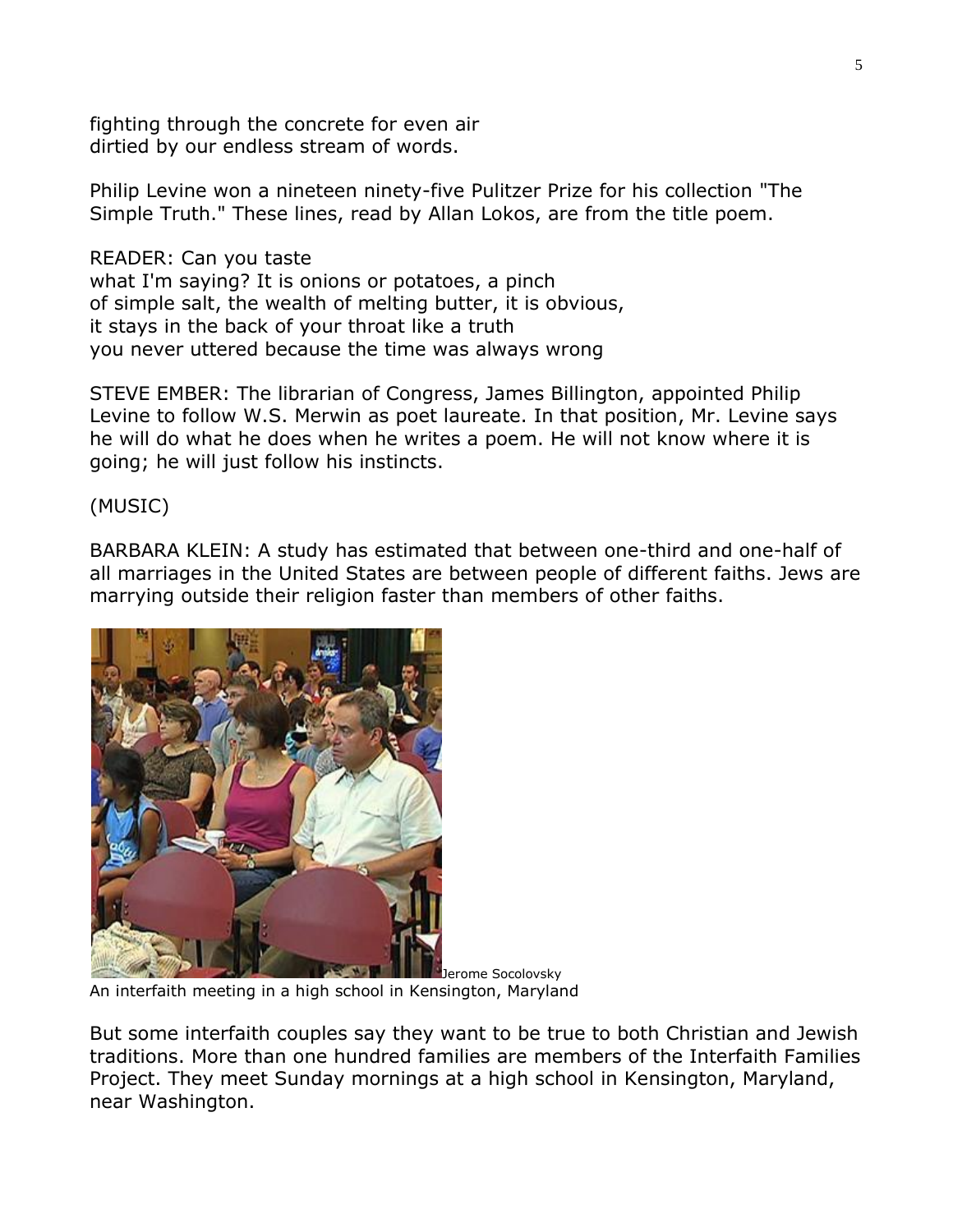They have Jewish prayers ...

CONGREGATION: "Baruch shem kevod malkhuto le-olam va-ed"

and Christian prayers ...

CONGREGATION: "Thy Kingdom come, Thy will be done, on Earth as it is in Heaven."

and some things that belong to neither tradition -- like singing a Beatles song.

CONGREGATION: ("When I'm Sixty-four")

Then their children go into classrooms to learn about both Christianity and Judaism.

TEACHER: "What do you see?"

CHILD: "A star in the middle of an apple!"

The teacher is Cindy Porhoryles. She is Roman Catholic. Her husband is Jewish.

CINDY PORHORYLES: "We really try to honor both traditions, both sets of rituals if you want to call it that, and the foundation of both religions."

BARBARA KLEIN: Critics say there are limits to combining traditions -- after all, Jews do not share the Christian belief that Jesus is the son of God. At the same time, many parents in the Interfaith Families Project say they worry that their children will not be accepted by either religion.

Angela Whitehead Quigley was raised Catholic. Her husband, David Quigley, is Jewish. They met in college.

ANGELA WHITEHEAD QUIGLEY: "Neither one of us was going to convert. We both felt very strongly about our own faiths, and so we were really trying to find a place where we felt home and that's what we found here."

DAVID QUIGLEY: "Part of what I loved about her from day one was her Christianity. I assume part of what she loved about me from day one was the faith I had, the Jewish background."

STEVE EMBER: Theology professor Chester Gillis at Georgetown University in Washington is writing a book. He hopes it will show interfaith couples how they can live with different beliefs in God.